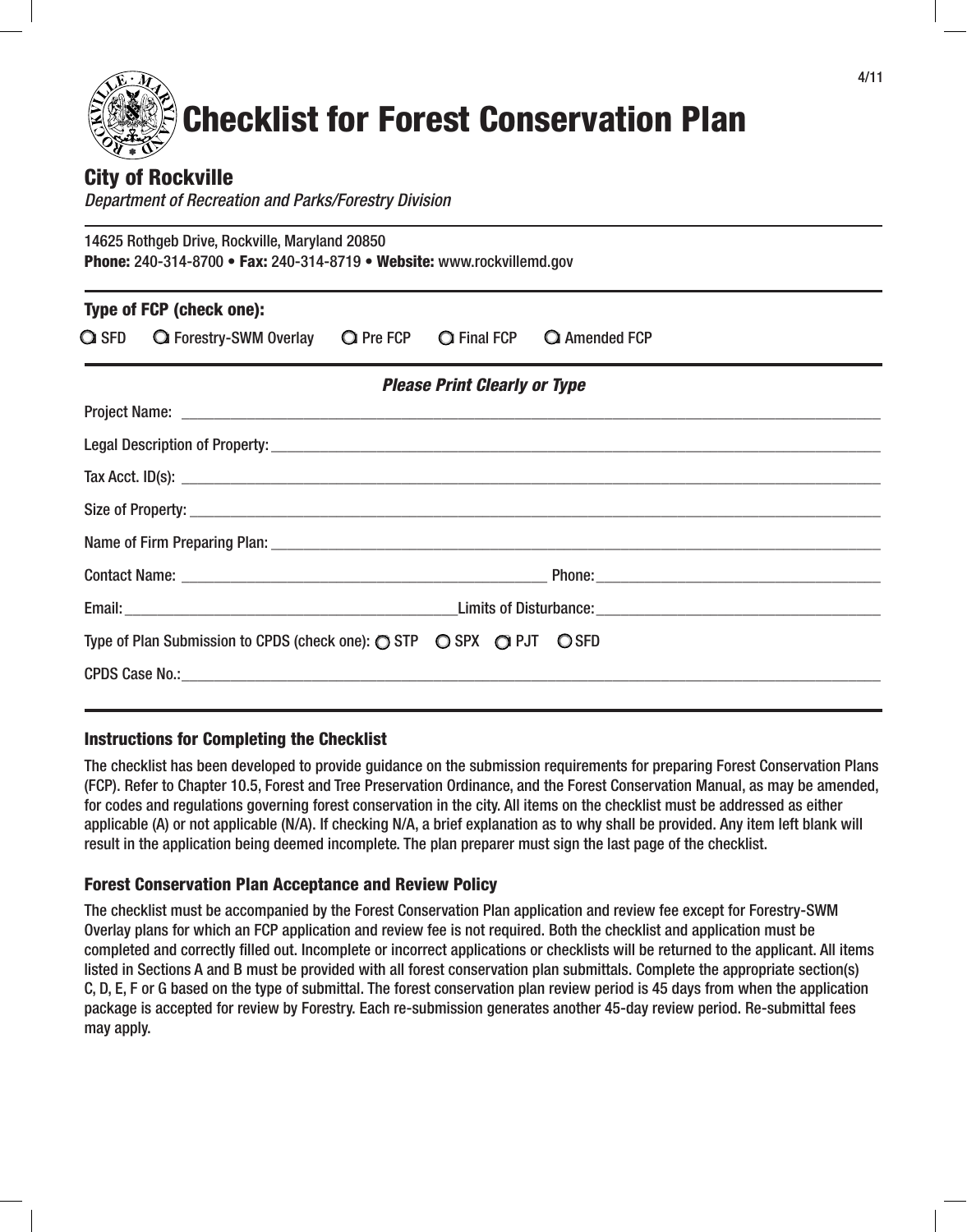# A) Application Section

- 1. N/A Completed and signed FCP application and checklist N/A
- 2. N/A Applicable review fee N/A
- 3. \_\_\_\_\_\_\_N/A \_\_\_\_\_\_\_ Submission package including all required plans N/A

# B) Submission Requirements

- 1. N/A One copy of the approved NRI/FSD (SFD's may submit concurrently) N/A
- 2.  $N/A$  2 copies of FCP N/A
- 3. N/A For Pre, Final or Amended FCP's, one copy of plan submitted to CPDS N/A
- 4. N/A 2 copies of the Landscape Plan N/A
- 5. \_\_\_\_\_\_\_\_\_\_\_For Pre, Final and Amended FCP's, one copy of the Forestry-SWM Overlay Plan N/A
- 6. \_\_\_\_\_\_\_\_\_\_\_For Final and Amended FCP's, one copy of the Erosion and Sediment Control Plan N/A

#### C) Forestry-SWM Overlay Plan 1. N/A All items required in Section D of the Department of Public Works checklist for Stormwater Management Concept 2. \_\_\_\_\_\_\_ N/A \_\_\_\_\_\_ Locations of any existing Forest Conservation Easements on or adjacent to the property 3. N/A Preliminary delineation of existing trees to be used for forest conservation credit 4. \_\_\_\_\_\_ N/A if the site has a previously approved FCP, show location, type and size of all trees counting toward forest conservation or significant tree replacement including a symbol for any missing trees N/A N/A N/A N/A

# D) Preliminary FCP

- 1.  $\_\_\_\_\$  Applicable items from the approved NRI, i.e. significant tree table N/A
- 2. N/A Completed forest conservation worksheet N/A
- 3. N/A Minimum tree cover table N/A
- 4. \_\_\_\_\_\_\_\_ N/A \_\_\_\_\_ Plan showing proposed limits of disturbance, all significant trees, CRZ's and disposition N/A
- 5. N/A Significant tree table with area of CRZ's, disposition and number of replacement trees required N/A
- 6. N/A Existing forest and proposed clearing N/A
- 7. N/A Forest stand narrative N/A
- 8. N/A Proposed Forest Conservation Easement area(s) N/A
- 9. \_\_\_\_\_\_\_\_\_\_\_ Written justification for disturbing priority forest and/or clearing below the break-even point N/A
- 10. N/A Written justification for removing specimen trees N/A
- 11. N/A Written justification for requesting fee in lieu N/A
- 12. N/A Proposed landscape plan showing trees counting for MTC, FC, and significant tree replacement by type: shade, evergreen, or ornamental N/A
- 13. N/A Location of proposed tree protection fence, root pruning and/or limb pruning N/A
- 14. N/A All existing utilities, easements, rights of way N/A
- 15. N/A All proposed SWM facilities/devices, utilities, dedication areas, and easements N/A
- 16. N/A Any other information the City Forester deems necessary N/A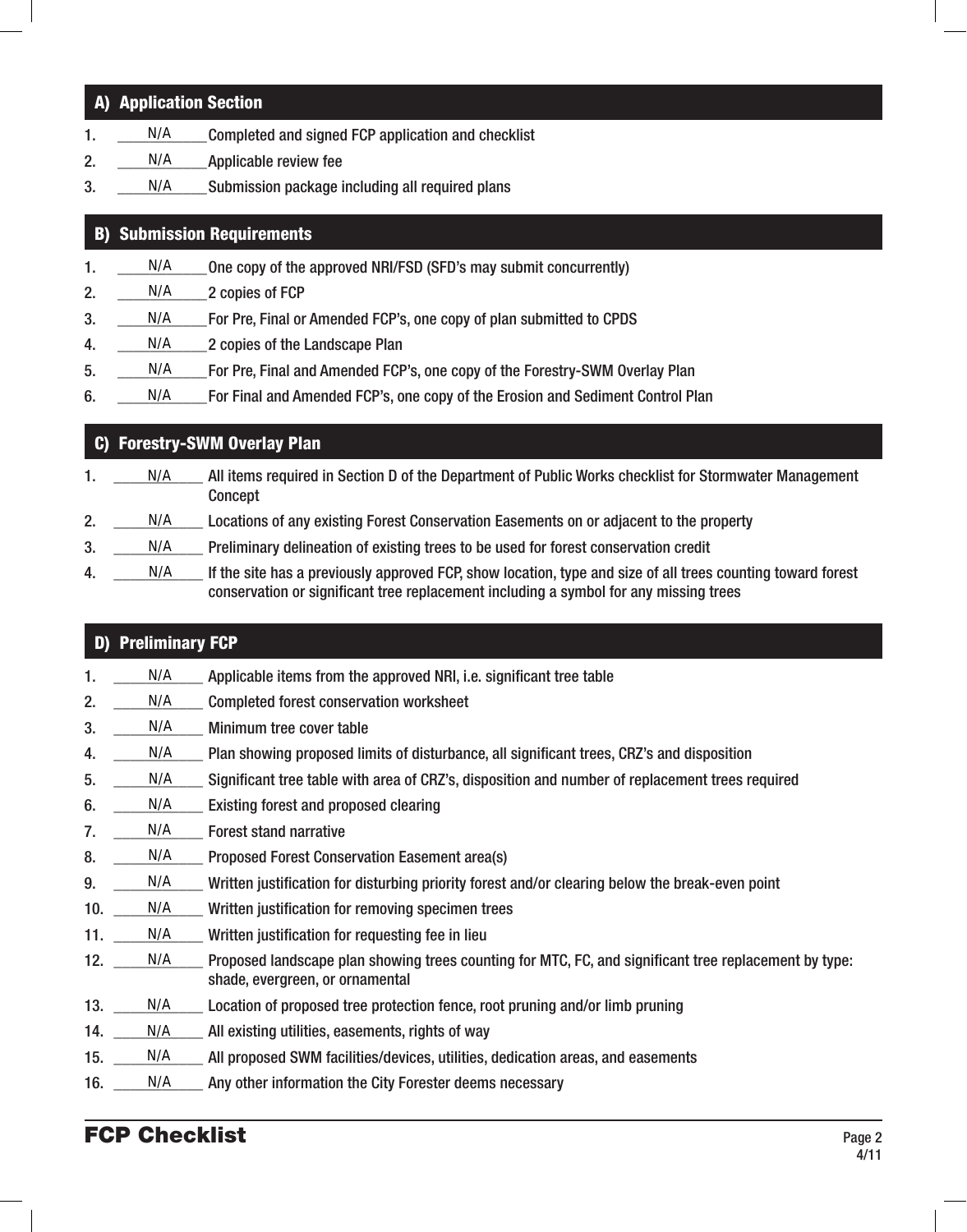#### E) Final FCP 1. N/A All applicable items from the approved NRI 2. \_\_\_\_\_\_\_ N/A \_\_\_\_\_ Completed City of Rockville forest conservation worksheet 3. N/A Minimum tree cover table 4. N/A Significant tree table from approved NRI with proposed disposition of all trees (save or remove), area of CRZ, number of replacement trees required for each removal, proposed protection and mitigation measures shown on plan and submitted separately on 8 ½" by 11" sheets 5. N/A Limits of disturbance 6.  $\Box$  N/A Existing and proposed contour lines including spot elevations where applicable, i.e. walls, highpoints 7. N/A Existing structures including buildings, sidewalks, utilities, fences, driveways, etc. to be removed and method of removal 8.  $\mu$  M/A and proposed construction including buildings, roads, sidewalks, stormwater management facilities, walls, paths, signs, benches, lighting, etc. 9.  $\frac{N}{A}$  Stockpile areas for soil, material, equipment and staging 10. N/A Concrete washout area 11.  $\_\_\_\_\$ N/A  $\_\_\_\$  Location of temporary trailers including construction and sales 12. N/A All existing and proposed utility locations, easements and rights of way 13. N/A Proposed dedication including road and land areas 14. N/A Location and type of sediment control measures 15. N/A One copy of the current Erosion and Sediment Control plan 16. \_\_\_\_\_\_\_\_\_\_\_ Sequence of construction (must match Sediment Control Sequence) 17. N/A Forest retention areas including size of area(s) and priority designation of area(s) 18. N/A Forest cleared areas including size of area(s) and priority designation of area(s) 19. N/A Reforestation and afforestation areas 20. N/A Location and type of tree protection measures 21. \_\_\_\_\_\_\_ N/A \_\_\_\_\_ Location of permanent protection devices 22. N/A Specifications/details for tree protection measures 23. N/A Specifications/details for tree mitigation measures, i.e. root pruning 24. N/A Non native and invasive plant statement and location of plants graphically shown on the plan 25. N/A Planting plan showing reforestation, afforestation, and significant tree replacement including tree planting list with type, size, quantity, and form for all trees 26. N/A City of Rockville Tree Planting Details 27. N/A City of Rockville Forest and Tree Preservation Ordinance Notes 28.  $N/A$  One copy of the landscape plan 29. \_\_\_\_\_\_\_ N/A \_\_\_\_\_ Written justification for disturbing priority forest and/or clearing below the break-even point 30. N/A Written justification for removing specimen trees 31. N/A Written justification for requesting fee in lieu 32.  $\underline{\hspace{1cm}}$  N/A  $\underline{\hspace{1cm}}$  One copy of approved CPDS plan, i.e. Site Plan or Site Plan Amendment 33. N/A Any other information the City Forester deems necessary N/A N/A N/A N/A N/A N/A N/A N/A N/A N/A N/A N/A  $N/A$  $N/A$  $N/A$  $N/A$  $N/A$

# F) Amended FCP N/A<br>nde<br>N/A

- 1. \_\_\_\_\_\_\_\_ N/A \_\_\_\_\_ Two copies of the approved Final FCP with all proposed changes redlined and clouded showing all plan/site revisions, additions/deletions and/or corrections
- 2. N/A Any other information the City Forester deems necessary N/A

# **FCP Checklist** Page 3